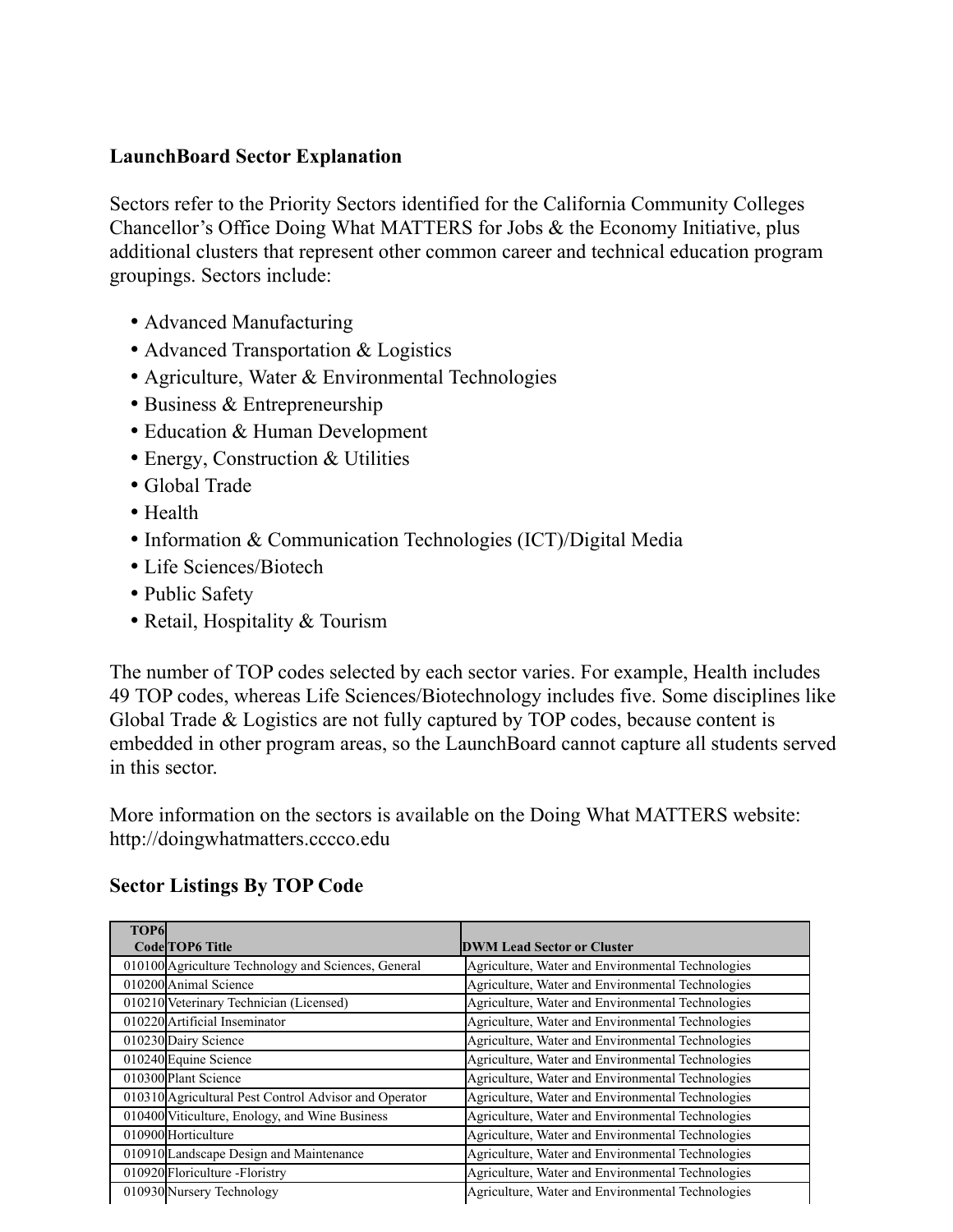| 010940 Turfgrass Technology                           | Agriculture, Water and Environmental Technologies          |
|-------------------------------------------------------|------------------------------------------------------------|
| 011200 Agriculture Business, Sales and Service        | Agriculture, Water and Environmental Technologies          |
| 011300 Food Processing and Related Technologies       | Agriculture, Water and Environmental Technologies          |
| 011400 Forestry                                       | Agriculture, Water and Environmental Technologies          |
| 011500 Natural Resources                              | Agriculture, Water and Environmental Technologies          |
| 011510 Parks and Outdoor Recreation                   | Agriculture, Water and Environmental Technologies          |
| 011520 Wildlife and Fisheries                         | Agriculture, Water and Environmental Technologies          |
| 011600 Agricultural Power Equipment Technology        | Agriculture, Water and Environmental Technologies          |
| 019900 Other Agriculture and Natural Resources        | Agriculture, Water and Environmental Technologies          |
| 020100 Architecture and Architectural Technology      | Energy, Construction and Utilities                         |
| 029900 Other Architecture and Environmental Design    | Energy, Construction and Utilities                         |
| 030300 Environmental Technology                       | Agriculture, Water and Environmental Technologies          |
| 043000 Biotechnology and Biomedical Technology        | Life Sciences - Biotechnology                              |
| 050100 Business and Commerce, General                 | Business and Entrepreneurship                              |
| 050200 Accounting                                     | <b>Business and Entrepreneurship</b>                       |
| 050210 Tax Studies                                    | <b>Business and Entrepreneurship</b>                       |
| 050400 Banking and Finance                            | Business and Entrepreneurship                              |
| 050500 Business Administration                        | <b>Business and Entrepreneurship</b>                       |
| 050600 Business Management                            | Business and Entrepreneurship                              |
| 050630 Management Development and Supervision         | <b>Business and Entrepreneurship</b>                       |
| 050640 Small Business and Entrepreneurship            | <b>Business and Entrepreneurship</b>                       |
| 050650 Retail Store Operations and Management         | Retail, Hospitality and Tourism                            |
| 050800 International Business and Trade               | Global Trade                                               |
| 050900 Marketing and Distribution                     | Business and Entrepreneurship                              |
| 050910 Advertising                                    | Business and Entrepreneurship                              |
| 050920 Purchasing                                     | Business and Entrepreneurship                              |
| 050940 Sales and Salesmanship                         | Business and Entrepreneurship                              |
| $050960$ Display                                      | Retail, Hospitality and Tourism                            |
| 050970le-commerce (business emphasis)                 | Business and Entrepreneurship                              |
| 051000 Logistics and Materials Transportation         | <b>Advanced Transportation and Logistics</b>               |
| 051100 Real Estate                                    | Business and Entrepreneurship                              |
| 051110 Escrow                                         | Business and Entrepreneurship                              |
| 051200 Insurance                                      | Business and Entrepreneurship                              |
| 051400 Office Technology-Office Computer Applications | Information and Communication Technologies - Digital Media |
| 051410 Legal Office Technology                        | Business and Entrepreneurship                              |
| 051420 Medical Office Technology                      | Health                                                     |
| 051430 Court Reporting                                | Unassigned                                                 |
| 051440 Office Management                              | Retail, Hospitality and Tourism                            |
| 051600 Labor and Industrial Relations                 | Retail, Hospitality and Tourism                            |
| 051800 Customer Service                               | Business and Entrepreneurship                              |
| 059900 Other Business and Management                  | Business and Entrepreneurship                              |
| 060200 Journalism                                     | Information and Communication Technologies - Digital Media |
| 060400 Radio and Television                           | Information and Communication Technologies - Digital Media |
| 060410 Radio                                          | Information and Communication Technologies - Digital Media |
| 060420 Television (including combined TV-film-video)  | Information and Communication Technologies - Digital Media |
| 060430 Broadcast Journalism                           | Information and Communication Technologies - Digital Media |
| 060600 Public Relations                               | Retail, Hospitality and Tourism                            |
| 060700 Technical Communication                        | Information and Communication Technologies - Digital Media |
| 061000 Mass Communications                            | Information and Communication Technologies - Digital Media |
| 061220 Film Production                                | Information and Communication Technologies - Digital Media |
| 061400 Digital Media                                  | Information and Communication Technologies - Digital Media |
| 061410 Multimedia                                     | Information and Communication Technologies - Digital Media |
| 061420 Electronic Game Design                         | Information and Communication Technologies - Digital Media |
| 061430 Website Design and Development                 | Information and Communication Technologies - Digital Media |
| 061440 Animation                                      | Information and Communication Technologies - Digital Media |
| 061450 Desktop Publishing                             | Information and Communication Technologies - Digital Media |
| 061460 Computer Graphics and Digital Imagery          | Information and Communication Technologies - Digital Media |
| 069900 Other Media and Communications                 | Information and Communication Technologies - Digital Media |
| 070100 Information Technology, General                | Information and Communication Technologies - Digital Media |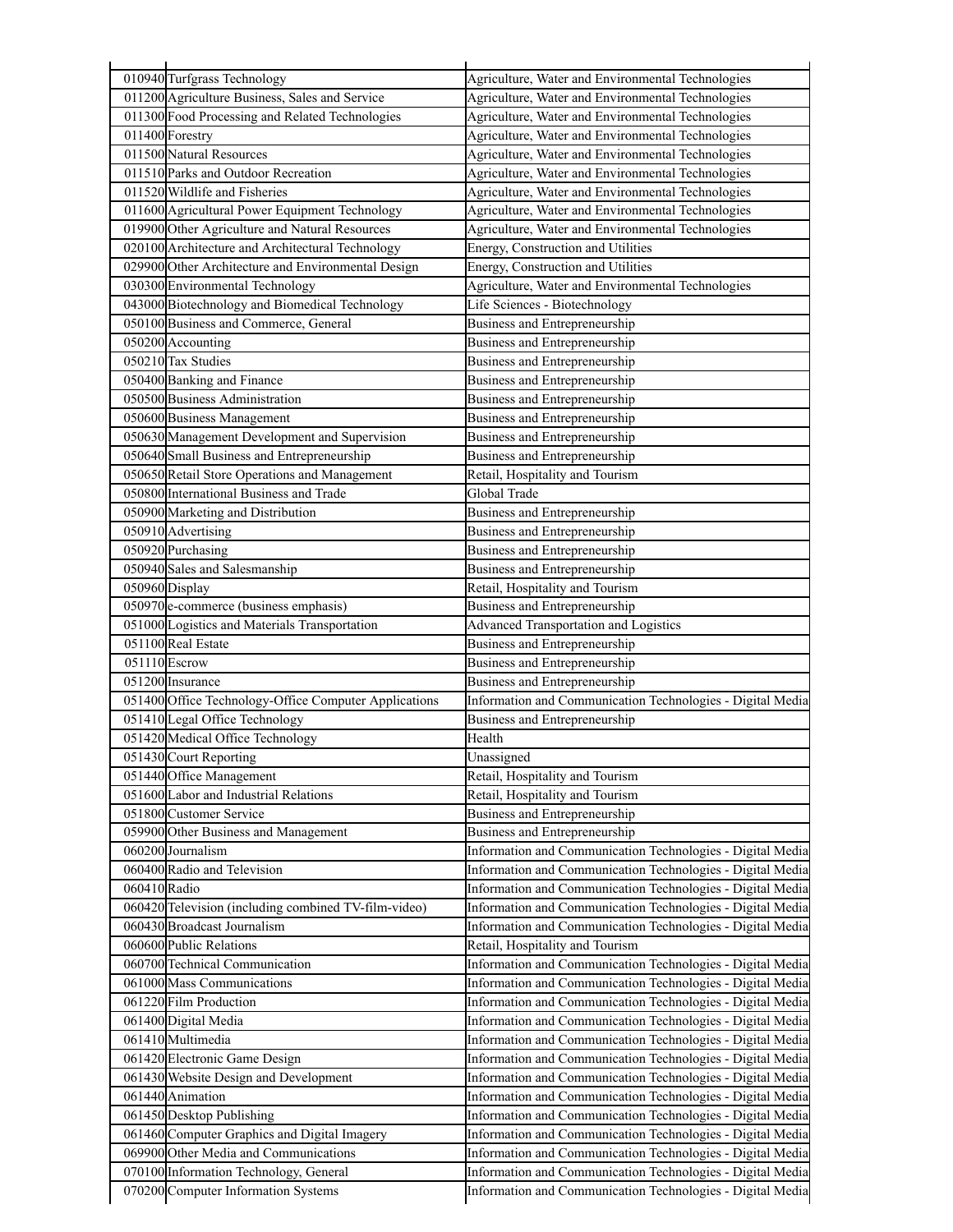| 070210 Software Applications                           | Information and Communication Technologies - Digital Media               |
|--------------------------------------------------------|--------------------------------------------------------------------------|
| 070700 Computer Software Development                   | Information and Communication Technologies - Digital Media               |
| 070710 Computer Programming                            | Information and Communication Technologies - Digital Media               |
| 070720 Database Design and Administration              | Information and Communication Technologies - Digital Media               |
| 070730 Computer Systems Analysis                       | Information and Communication Technologies - Digital Media               |
| 070800 Computer Infrastructure and Support             | Information and Communication Technologies - Digital Media               |
| 070810 Computer Networking                             | Information and Communication Technologies - Digital Media               |
| 070820 Computer Support                                | Information and Communication Technologies - Digital Media               |
| 070900 World Wide Web Administration                   | Information and Communication Technologies - Digital Media               |
| 070910 E-Commerce (technology emphasis)                | Information and Communication Technologies - Digital Media               |
| 079900 Other Information Technology                    | Information and Communication Technologies - Digital Media               |
| 080200 Educational Aide (Teacher Assistant)            | <b>Education and Human Development</b>                                   |
| 080210 Educational Aide (Teacher Assistant), Bilingual | <b>Education and Human Development</b>                                   |
| 080900 Special Education                               | <b>Education and Human Development</b>                                   |
| 083520 Fitness Trainer                                 | Unassigned                                                               |
| 083560 Coaching                                        | <b>Education and Human Development</b>                                   |
| 083570 Aquatics and Lifesaving                         | Retail, Hospitality and Tourism                                          |
| 083600 Recreation                                      | <b>Education and Human Development</b>                                   |
| 083610 Recreation Assistant                            | <b>Education and Human Development</b>                                   |
| 085010 Sign Language Interpreting                      | <b>Education and Human Development</b>                                   |
| 086000 Educational Technology                          | <b>Education and Human Development</b>                                   |
| 089900 Other Education                                 | <b>Education and Human Development</b>                                   |
| 092400 Engineering Technology, General                 | <b>Advanced Manufacturing</b>                                            |
| 093400 Electronics and Electric Technology             | <b>Advanced Manufacturing</b>                                            |
| 093410 Computer Electronics                            | <b>Advanced Manufacturing</b>                                            |
| 093420 Industrial Electronics                          | <b>Advanced Manufacturing</b>                                            |
| 093430 Telecommunications Technology                   | Information and Communication Technologies - Digital Media               |
| 093440 Electrical Systems and Power Transmission       | Energy, Construction and Utilities                                       |
| 093460 Biomedical Instrumentation                      | Life Sciences - Biotechnology                                            |
| 093470 Electron Microscopy                             | Life Sciences - Biotechnology                                            |
| 093480 Laser and Optical Technology                    | <b>Advanced Manufacturing</b>                                            |
| 093500 Electro-Mechanical Technology                   | Energy, Construction and Utilities                                       |
| 093510 Appliance Repair                                | <b>Advanced Manufacturing</b>                                            |
| 093600 Printing and Lithography                        | <b>Advanced Manufacturing</b>                                            |
| 094300 Instrumentation Technology                      | <b>Advanced Manufacturing</b>                                            |
| 094330 Vacuum Technology                               | <b>Advanced Manufacturing</b>                                            |
| 094500 Industrial Systems Technology and Maintenance   | <b>Advanced Manufacturing</b>                                            |
| 094600 Environmental Control Technology                | Energy, Construction and Utilities                                       |
| 094610 Energy Systems Technology                       | Energy, Construction and Utilities                                       |
| 094700 Diesel Technology                               | Advanced Transportation and Logistics                                    |
| 094720 Heavy Equipment Maintenance                     | <b>Advanced Transportation and Logistics</b>                             |
| 094730 Heavy Equipment Operation                       | <b>Advanced Transportation and Logistics</b>                             |
| 094740 Railroad and Light Rail Operations              | <b>Advanced Transportation and Logistics</b>                             |
| 094750 Truck and Bus Driving                           | Advanced Transportation and Logistics                                    |
| 094800 Automotive Technology                           | <b>Advanced Transportation and Logistics</b>                             |
| 094830 Motorcycle, Outboard and Small Engine Repair    | <b>Advanced Transportation and Logistics</b>                             |
| Alternative Fuels and Advanced Transportation          |                                                                          |
| 094840 Technology                                      | Advanced Transportation and Logistics                                    |
| 094850 Recreational Vehicle Service                    | <b>Advanced Transportation and Logistics</b>                             |
| 094900 Automotive Collision Repair                     | <b>Advanced Transportation and Logistics</b>                             |
| 094910 Upholstery Repair - Automotive                  | Advanced Transportation and Logistics                                    |
| 095000 Aeronautical and Aviation Technology            | <b>Advanced Manufacturing</b>                                            |
| 095010 Aviation Airframe Mechanics                     | <b>Advanced Transportation and Logistics</b>                             |
| 095020 Aviation Powerplant Mechanics                   | <b>Advanced Transportation and Logistics</b>                             |
| 095040 Aircraft Electronics (Avionics)                 | <b>Advanced Manufacturing</b>                                            |
| 095050 Aircraft Fabrication                            | <b>Advanced Manufacturing</b>                                            |
| 095200 Construction Crafts Technology                  |                                                                          |
|                                                        |                                                                          |
| 095210 Carpentry                                       | Energy, Construction and Utilities                                       |
| 095220 Electrical                                      | Energy, Construction and Utilities<br>Energy, Construction and Utilities |

Г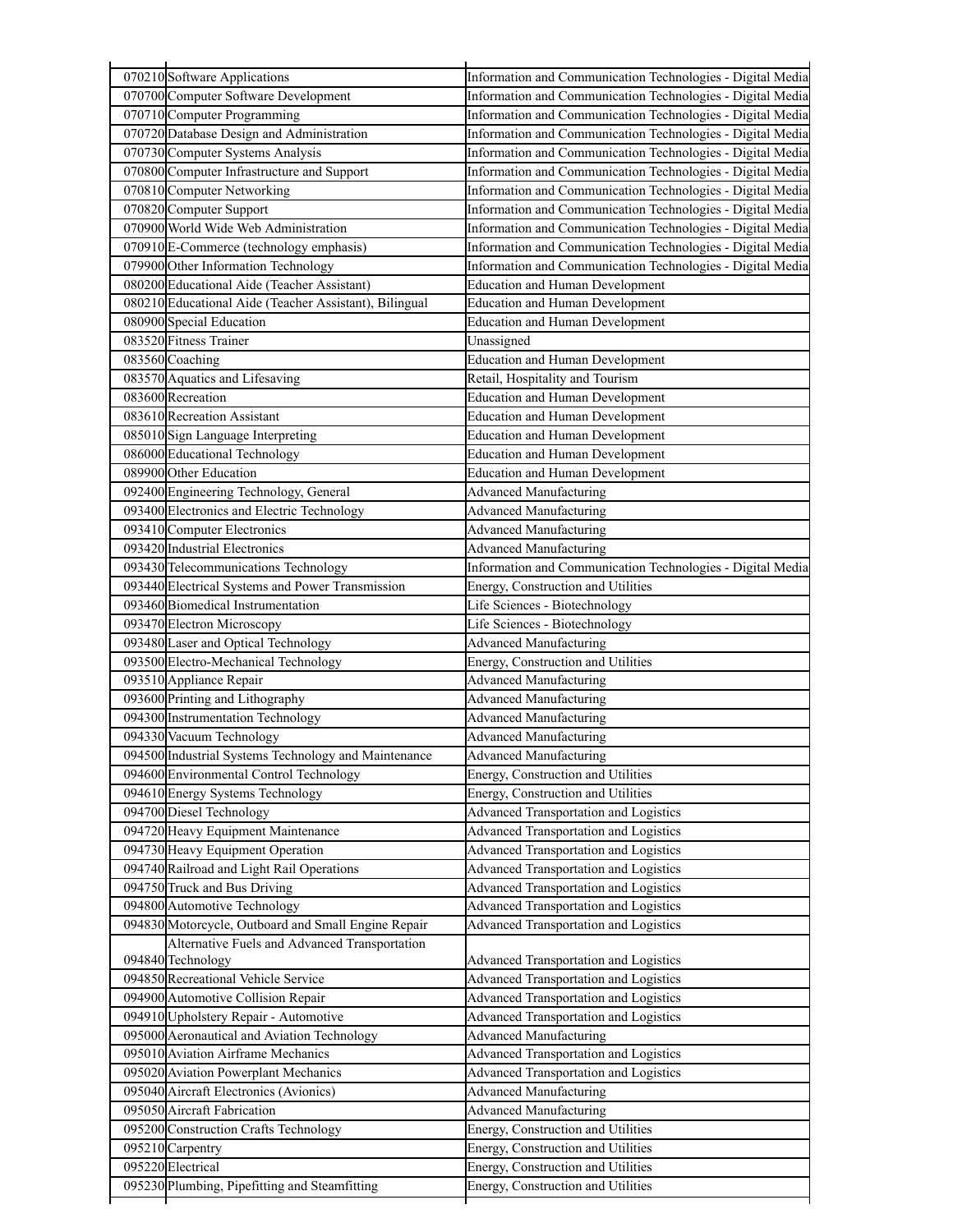|               | 095240 Glazing                                                           | Energy, Construction and Utilities                                                                                       |  |
|---------------|--------------------------------------------------------------------------|--------------------------------------------------------------------------------------------------------------------------|--|
|               | 095250 Mill and Cabinet Work                                             | Energy, Construction and Utilities                                                                                       |  |
|               | 095260 Masonry, Tile, Cement, Lath and Plaster                           | Energy, Construction and Utilities                                                                                       |  |
|               | 095270 Painting, Decorating, and Flooring                                | Energy, Construction and Utilities                                                                                       |  |
|               | 095280 Drywall and Insulation                                            | Energy, Construction and Utilities                                                                                       |  |
|               | 095290 Roofing                                                           | Energy, Construction and Utilities                                                                                       |  |
|               | 095300 Drafting Technology                                               | Energy, Construction and Utilities                                                                                       |  |
|               | 095310 Architectural Drafting                                            | Energy, Construction and Utilities                                                                                       |  |
|               | 095320 Civil Drafting                                                    | Energy, Construction and Utilities                                                                                       |  |
|               | Electrical, Electronic, and Electro-Mechanical                           |                                                                                                                          |  |
|               | 095330 Drafting                                                          | <b>Advanced Manufacturing</b>                                                                                            |  |
|               | 095340 Mechanical Drafting                                               | <b>Advanced Manufacturing</b>                                                                                            |  |
|               | 095360 Technical Illustration                                            | <b>Advanced Manufacturing</b>                                                                                            |  |
|               | 095400 Chemical Technology                                               | Life Sciences - Biotechnology                                                                                            |  |
|               | 095420 Plastics and Composites                                           | <b>Advanced Manufacturing</b>                                                                                            |  |
|               | 095430 Petroleum Technology                                              | <b>Advanced Manufacturing</b>                                                                                            |  |
|               | 095500 Laboratory Science Technology                                     | Life Sciences - Biotechnology                                                                                            |  |
|               | 095600 Manufacturing and Industrial Technology                           | <b>Advanced Manufacturing</b>                                                                                            |  |
|               | 095630 Machining and Machine Tools                                       | <b>Advanced Manufacturing</b>                                                                                            |  |
|               | 095640 Sheet Metal and Structural Metal                                  | Energy, Construction and Utilities                                                                                       |  |
|               | 095650 Welding Technology                                                | <b>Advanced Manufacturing</b>                                                                                            |  |
|               | 095670 Industrial and Occupational Safety and Health                     | <b>Advanced Manufacturing</b>                                                                                            |  |
|               | 095680 Industrial Quality Control                                        | <b>Advanced Manufacturing</b>                                                                                            |  |
|               | 095700 Civil and Construction Management Technology                      | Energy, Construction and Utilities                                                                                       |  |
|               | 095720 Construction Inspection                                           | Energy, Construction and Utilities                                                                                       |  |
|               | 095730 Surveying                                                         | <b>Advanced Manufacturing</b>                                                                                            |  |
|               | 095800 Water and Wastewater Technology                                   | Energy, Construction and Utilities                                                                                       |  |
|               | 095900 Marine Technology                                                 | Advanced Transportation and Logistics                                                                                    |  |
|               | 095910 Diving and Underwater Safety                                      | Retail, Hospitality and Tourism                                                                                          |  |
| 096100 Optics |                                                                          | Advanced Manufacturing                                                                                                   |  |
|               |                                                                          |                                                                                                                          |  |
|               | 096200 Musical Instrument Repair                                         | Unassigned                                                                                                               |  |
|               | Other Engineering and Related Industrial                                 |                                                                                                                          |  |
|               | 099900 Technologies                                                      | Unassigned                                                                                                               |  |
|               | 100500 Commercial Music                                                  | Information and Communication Technologies - Digital Media                                                               |  |
|               | 100600 Technical Theater                                                 | Unassigned                                                                                                               |  |
|               | 100810 Commercial Dance                                                  | Unassigned                                                                                                               |  |
|               | 100900 Applied Design                                                    | Unassigned                                                                                                               |  |
|               | 101200 Applied Photography                                               |                                                                                                                          |  |
|               | 101300 Commercial Art                                                    | Information and Communication Technologies - Digital Media<br>Information and Communication Technologies - Digital Media |  |
|               | 103000 Graphic Art and Design                                            | Information and Communication Technologies - Digital Media                                                               |  |
|               | 109900 Other Fine and Applied Arts<br>120100 Health Occupations, General | Unassigned<br>Health                                                                                                     |  |
|               | 120200 Hospital and Health Care Administration                           | Health                                                                                                                   |  |
|               | 120500 Medical Laboratory Technology                                     | Health                                                                                                                   |  |
|               | 120510 Phlebotomy                                                        | Health                                                                                                                   |  |
|               | 120600 Physicians Assistant                                              | Health                                                                                                                   |  |
|               | 120800 Medical Assisting                                                 | Health                                                                                                                   |  |
|               | 120810 Clinical Medical Assisting                                        | Health                                                                                                                   |  |
|               | 120820 Administrative Medical Assisting                                  | Health                                                                                                                   |  |
|               | 120830 Health Facility Unit Coordinator                                  | Health                                                                                                                   |  |
|               | 120900 Hospital Central Service Technician                               | Health                                                                                                                   |  |
|               | 121000 Respiratory Care-Therapy                                          | Health                                                                                                                   |  |
|               | 121100 Polysomnography                                                   | Health                                                                                                                   |  |
|               | 121200 Electro-Neurodiagnostic Technology                                | Health                                                                                                                   |  |
|               | 121300 Cardiovascular Technician                                         | Health                                                                                                                   |  |
|               | 121400 Orthopedic Assistant                                              | Health                                                                                                                   |  |
|               | 121500 Electrocardiography                                               | Health                                                                                                                   |  |
|               | 121700 Surgical Technician                                               | Health                                                                                                                   |  |
|               | 121800 Occupational Therapy Technology<br>121900 Optical Technology      | Health<br>Health                                                                                                         |  |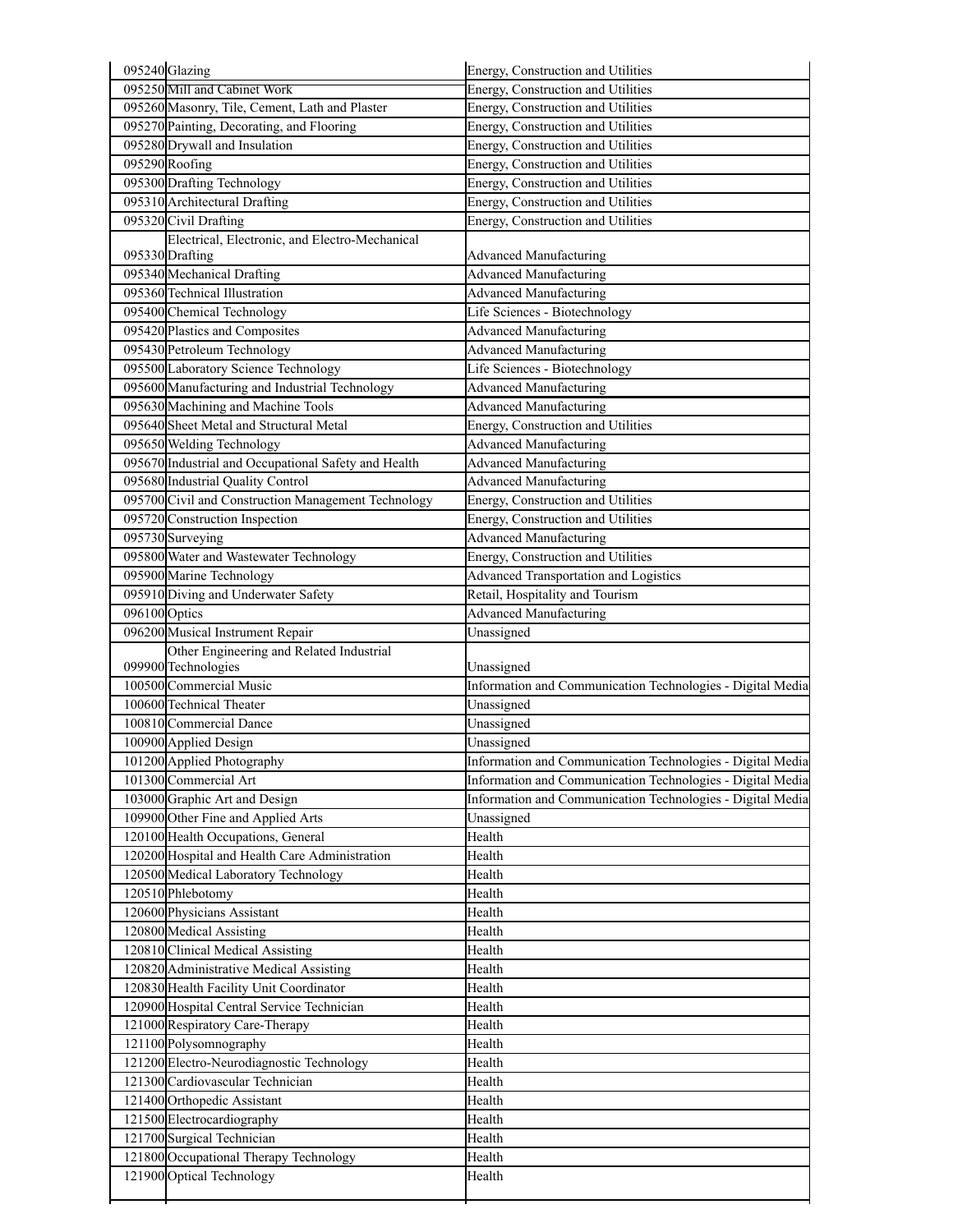| 122000 Speech-Language Pathology and Audiology         | Health                                           |  |
|--------------------------------------------------------|--------------------------------------------------|--|
| 122100 Pharmacy Technology                             | Health                                           |  |
| 122200 Physical Therapist Assistant                    | Health                                           |  |
| 122300 Health Information Technology                   | Health                                           |  |
| 122310 Health Information Coding                       | Health                                           |  |
| 122400 School Health Clerk                             | Health                                           |  |
| 122500 Radiologic Technology                           | Health                                           |  |
| 122600 Radiation Therapy Technician                    | Health                                           |  |
| 122700 Diagnostic Medical Sonography                   | Health                                           |  |
| 122800 Athletic Training and Sports Medicine           | Health                                           |  |
| 123000 Nursing                                         | Health                                           |  |
| 123010 Registered Nursing                              | Health                                           |  |
| 123020 Licensed Vocational Nursing                     | Health                                           |  |
| 123030 Certified Nurse Assistant                       | Health                                           |  |
| 123080 Home Health Aide                                | Health                                           |  |
| 123900 Psychiatric Technician                          | Health                                           |  |
| 124000 Dental Occupations                              | Health                                           |  |
| 124010 Dental Assistant                                | Health                                           |  |
| 124020 Dental Hygienist                                | Health                                           |  |
| 124030 Dental Laboratory Technician                    | Health                                           |  |
| 125000 Emergency Medical Services                      | Health                                           |  |
| 125100 Paramedic                                       | Health                                           |  |
| 125500 Mortuary Science                                | <b>Business and Entrepreneurship</b>             |  |
| 126100 Community Health Care Worker                    | Health                                           |  |
| 126200 Massage Therapy                                 | Business and Entrepreneurship                    |  |
| 129900 Other Health Occupations                        | Health                                           |  |
| 130100 Family and Consumer Sciences, General           | Retail, Hospitality and Tourism                  |  |
| 130110 Consumer Services                               | Retail, Hospitality and Tourism                  |  |
| 130200 Interior Design and Merchandising               | Retail, Hospitality and Tourism                  |  |
| 130300 Fashion                                         | Retail, Hospitality and Tourism                  |  |
| 130310 Fashion Design                                  | Retail, Hospitality and Tourism                  |  |
| 130320 Fashion Merchandising                           | Retail, Hospitality and Tourism                  |  |
| 130330 Fashion Production                              | <b>Advanced Manufacturing</b>                    |  |
| 130500 Child Development-Early Care and Education      | <b>Education and Human Development</b>           |  |
| 130520 Children with Special Needs                     | <b>Education and Human Development</b>           |  |
| 130540 Preschool Age Child                             | <b>Education and Human Development</b>           |  |
| 130550 The School Age Child                            | <b>Education and Human Development</b>           |  |
| 130560 Parenting and Family Education                  | <b>Education and Human Development</b>           |  |
| 130570 Foster and Kinship Care                         | <b>Education and Human Development</b>           |  |
| 130580 Child Development Administration and Management | <b>Education and Human Development</b>           |  |
| 130590 Infants and Toddlers                            | <b>Education and Human Development</b>           |  |
| 130600 Nutrition, Foods, and Culinary Arts             | Health                                           |  |
| 130620 Dietetic Services and Management                | Health                                           |  |
| 130630 Culinary Arts                                   | Retail, Hospitality and Tourism                  |  |
| 130660 Dietetic Technology                             | Health                                           |  |
| 130700 Hospitality                                     | Retail, Hospitality and Tourism                  |  |
| 130710 Restaurant and Food Services and Management     | Retail, Hospitality and Tourism                  |  |
| 130720 Lodging Management                              | Retail, Hospitality and Tourism                  |  |
| 130730 Resort and Club Management                      | Retail, Hospitality and Tourism                  |  |
| 130800 Family Studies                                  | <b>Education and Human Development</b>           |  |
| 130900 Gerontology                                     | Health                                           |  |
| 139900 Other Family and Consumer Sciences              | Unassigned                                       |  |
| 140200 Paralegal                                       | Unassigned                                       |  |
| 160200 Library Technician (Aide)                       | Unassigned                                       |  |
| 192000 Ocean Technology                                | Advanced Manufacturing                           |  |
| 210200 Public Administration                           | Unassigned                                       |  |
| 210210 Public Works<br>210400 Human Services           | Energy, Construction and Utilities<br>Unassigned |  |
| 210440 Alcohol and Controlled Substances               | Health                                           |  |
| 210450 Disability Services                             | Unassigned                                       |  |
|                                                        |                                                  |  |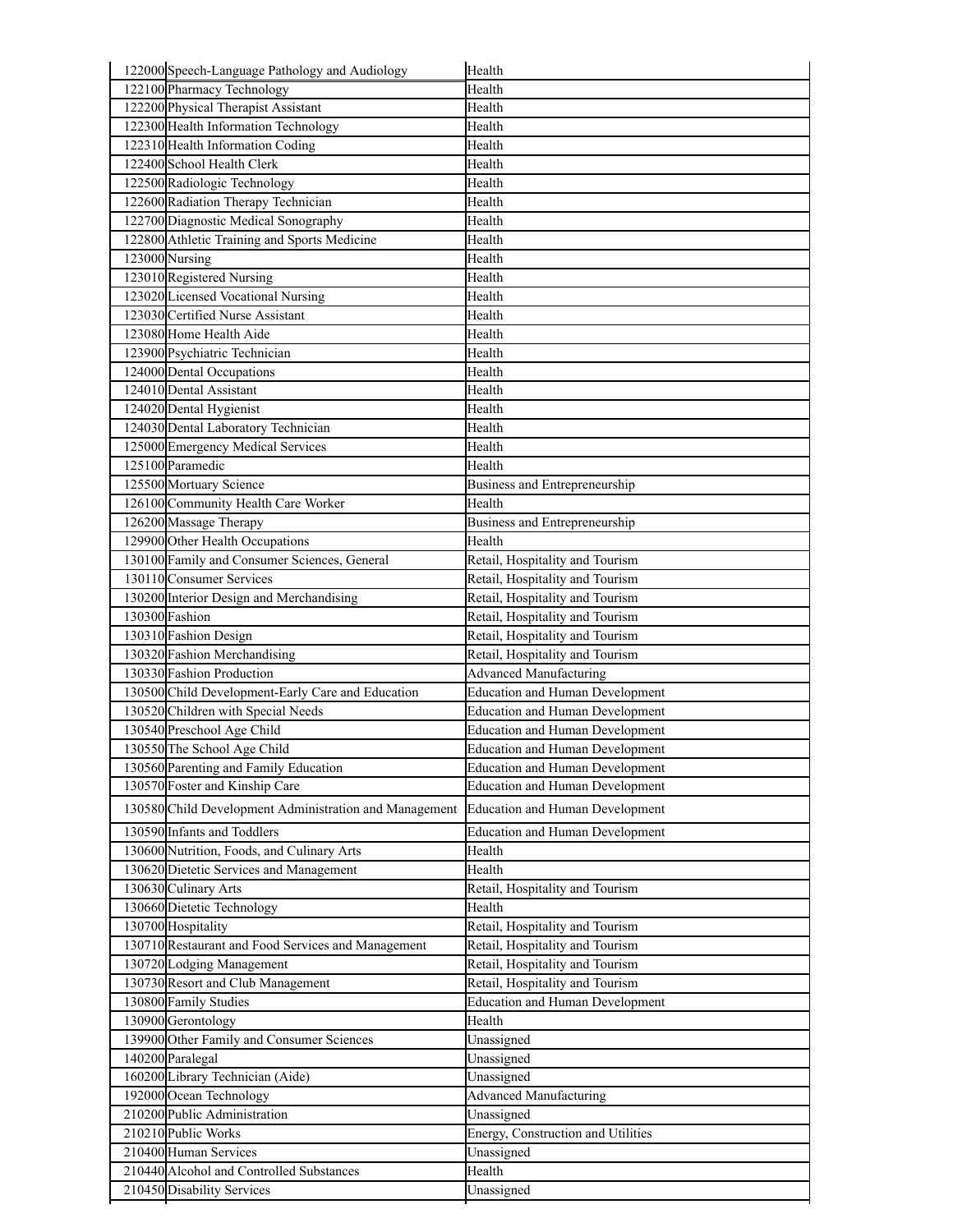| 210500 Administration of Justice                    | <b>Public Safety</b>                                       |
|-----------------------------------------------------|------------------------------------------------------------|
| 210510 Corrections                                  | <b>Public Safety</b>                                       |
| 210520 Probation and Parole                         | Public Safety                                              |
| 210530 Industrial and Transportation Security       | Public Safety                                              |
| 210540 Forensics, Evidence, and Investigation       | <b>Public Safety</b>                                       |
| 210550 Police Academy                               | <b>Public Safety</b>                                       |
| 213300 Fire Technology                              | <b>Public Safety</b>                                       |
| 213310 Wildland Fire Technology                     | <b>Public Safety</b>                                       |
| 213350 Fire Academy                                 | <b>Public Safety</b>                                       |
| 214000 Legal and Community Interpretation           | Unassigned                                                 |
| 219900 Other Public and Protective Services         | Public Safety                                              |
| 220610 Geographic Information Systems               | Information and Communication Technologies - Digital Media |
| 300500 Custodial Services                           | Business and Entrepreneurship                              |
| 300700 Cosmetology and Barbering                    | Business and Entrepreneurship                              |
| 300800 Dry Cleaning                                 | Retail, Hospitality and Tourism                            |
| 300900 Travel Services and Tourism                  | Retail, Hospitality and Tourism                            |
| 302000 Aviation and Airport Management and Services | <b>Advanced Transportation and Logistics</b>               |
| 302010 Aviation and Airport Management              | <b>Advanced Transportation and Logistics</b>               |
| 302020 Piloting                                     | <b>Advanced Transportation and Logistics</b>               |
| 302030 Air Traffic Control                          | <b>Advanced Transportation and Logistics</b>               |
| 302040 Flight Attendant                             | Retail, Hospitality and Tourism                            |
| 309900 Other Commercial Services                    | Unassigned                                                 |
| 493100 Vocational ESL                               | Unassigned                                                 |
| 493200 General Work Experience                      | Unassigned                                                 |

## **TOP Codes Assigned to Each Sector**

| <b>Advanced Manufacturing</b> |                                                                |
|-------------------------------|----------------------------------------------------------------|
|                               | 092400 Engineering Technology, General                         |
|                               | 093400 Electronics and Electric Technology                     |
|                               | 093410 Computer Electronics                                    |
|                               | 093420 Industrial Electronics                                  |
|                               | 093480 Laser and Optical Technology                            |
|                               | 093510 Appliance Repair                                        |
|                               | 093600 Printing and Lithography                                |
|                               | 094300 Instrumentation Technology                              |
|                               | 094330 Vacuum Technology                                       |
|                               | 094500 Industrial Systems Technology and Maintenance           |
|                               | 095000 Aeronautical and Aviation Technology                    |
|                               | 095040 Aircraft Electronics (Avionics)                         |
|                               | 095050 Aircraft Fabrication                                    |
|                               | 095330 Electrical, Electronic, and Electro-Mechanical Drafting |
|                               | 095340 Mechanical Drafting                                     |
|                               | 095360 Technical Illustration                                  |
|                               | 095420 Plastics and Composites                                 |
|                               | 095430 Petroleum Technology                                    |
|                               | 095600 Manufacturing and Industrial Technology                 |
|                               | 095630 Machining and Machine Tools                             |
|                               | 095650 Welding Technology                                      |
|                               | 095670 Industrial and Occupational Safety and Health           |
|                               | 095680 Industrial Quality Control                              |
|                               | 095730 Surveying                                               |
| 096100 Optics                 |                                                                |
|                               | 130330 Fashion Production                                      |
|                               | 192000 Ocean Technology                                        |

| <b>Advanced Transportation &amp; Logistics</b> |
|------------------------------------------------|
| 051000 Logistics and Materials Transportation  |
| 094700 Diesel Technology                       |
|                                                |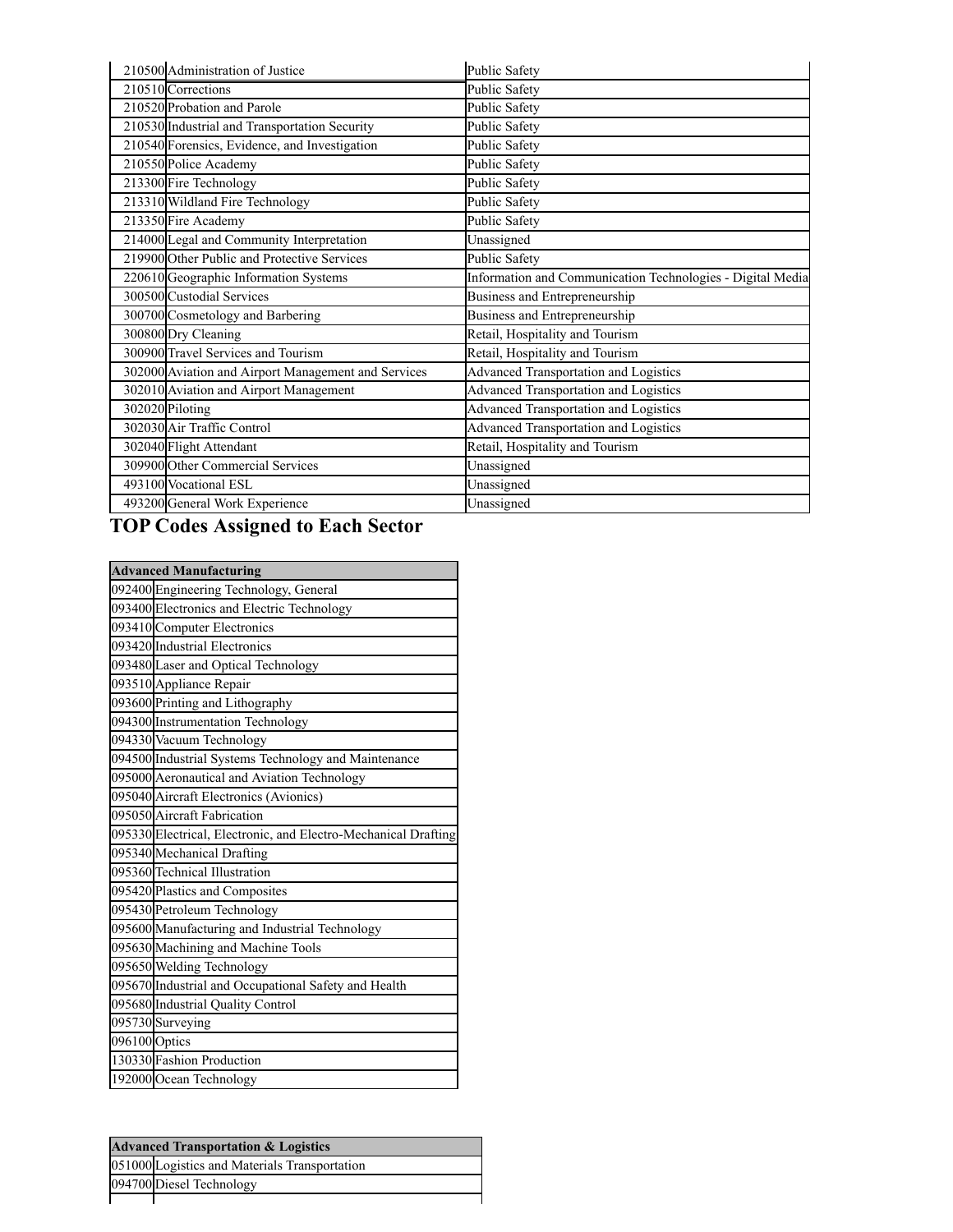| 094720 Heavy Equipment Maintenance                              |
|-----------------------------------------------------------------|
| 094730 Heavy Equipment Operation                                |
| 094740 Railroad and Light Rail Operations                       |
| 094750 Truck and Bus Driving                                    |
| 094800 Automotive Technology                                    |
| 094830 Motorcycle, Outboard and Small Engine Repair             |
| 094840 Alternative Fuels and Advanced Transportation Technology |
| 094850 Recreational Vehicle Service                             |
| 094900 Automotive Collision Repair                              |
| 094910 Upholstery Repair - Automotive                           |
| 095010 Aviation Airframe Mechanics                              |
| 095020 Aviation Powerplant Mechanics                            |
| 095900 Marine Technology                                        |
| 302000 Aviation and Airport Management and Services             |
| 302010 Aviation and Airport Management                          |
| 302020 Piloting                                                 |
| 302030 Air Traffic Control                                      |

| Agriculture, Water & Environmental Technologies       |
|-------------------------------------------------------|
| 010100 Agriculture Technology and Sciences, General   |
| 010200 Animal Science                                 |
| 010210 Veterinary Technician (Licensed)               |
| 010220 Artificial Inseminator                         |
| 010230 Dairy Science                                  |
| 010240 Equine Science                                 |
| 010300 Plant Science                                  |
| 010310 Agricultural Pest Control Advisor and Operator |
| 010400 Viticulture, Enology, and Wine Business        |
| 010900 Horticulture                                   |
| 010910 Landscape Design and Maintenance               |
| 010920 Floriculture -Floristry                        |
| 010930 Nursery Technology                             |
| 010940 Turfgrass Technology                           |
| 011200 Agriculture Business, Sales and Service        |
| 011300 Food Processing and Related Technologies       |
| 011400 Forestry                                       |
| 011500 Natural Resources                              |
| 011510 Parks and Outdoor Recreation                   |
| 011520 Wildlife and Fisheries                         |
| 011600 Agricultural Power Equipment Technology        |
| 019900 Other Agriculture and Natural Resources        |
| 030300 Environmental Technology                       |

| <b>Business &amp; Entrepreneurship</b> |                                               |
|----------------------------------------|-----------------------------------------------|
|                                        | 050100 Business & Commerce, General           |
|                                        | 050200 Accounting                             |
|                                        | 050210 Tax Studies                            |
|                                        | 050400 Banking and Finance                    |
|                                        | 050500 Business Administration                |
|                                        | 050600 Business Management                    |
|                                        | 050630 Management Development and Supervision |
|                                        | 050640 Small Business & Entrepreneurship      |
|                                        | 050900 Marketing and Distribution             |
|                                        | 050910 Advertising                            |
|                                        | 050920 Purchasing                             |
|                                        | 050940 Sales and Salesmanship                 |
|                                        | 050970 e-commerce (business emphasis)         |
|                                        |                                               |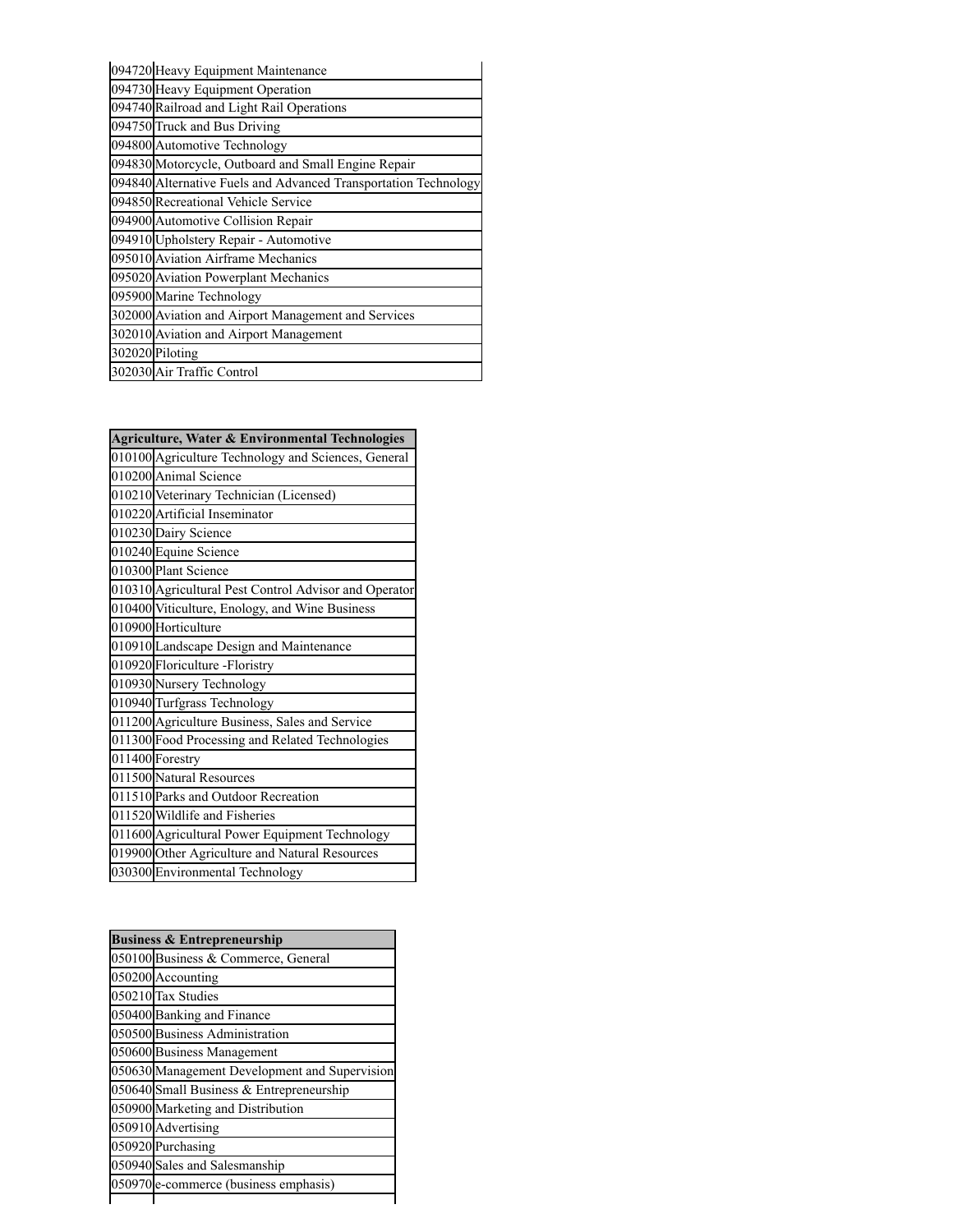|               | 051100 Real Estate                 |
|---------------|------------------------------------|
| 051110 Escrow |                                    |
|               | 051200 Insurance                   |
|               | 051410 Legal Office Technology     |
|               | 051800 Customer Service            |
|               | 059900 Other Business & Management |
|               | 125500 Mortuary Science            |
|               | 126200 Massage Therapy             |
|               | 300500 Custodial Services          |
|               | 300700 Cosmetology and Barbering   |

| <b>Education &amp; Human Development</b>               |  |
|--------------------------------------------------------|--|
| 080200 Educational Aide (Teacher Assistant)            |  |
| 080210 Educational Aide (Teacher Assistant), Bilingual |  |
| 080900 Special Education                               |  |
| 083560 Coaching                                        |  |
| 083600 Recreation                                      |  |
| 083610 Recreation Assistant                            |  |
| 085010 Sign Language Interpreting                      |  |
| 086000 Educational Technology                          |  |
| 089900 Other Education                                 |  |
| 130500 Child Development-Early Care and Education      |  |
| 130520 Children with Special Needs                     |  |
| 130540 Preschool Age Child                             |  |
| 130550 The School Age Child                            |  |
| 130560 Parenting and Family Education                  |  |
| 130570 Foster and Kinship Care                         |  |
| 130580 Child Development Administration and Management |  |
| 130590 Infants and Toddlers                            |  |
| 130800 Family Studies                                  |  |

|  | <b>Energy, Construction &amp; Utilities</b>         |
|--|-----------------------------------------------------|
|  | 020100 Architecture and Architectural Technology    |
|  | 029900 Other Architecture and Environmental Design  |
|  | 093440 Electrical Systems and Power Transmission    |
|  | 093500 Electro-Mechanical Technology                |
|  | 094600 Environmental Control Technology             |
|  | 094610 Energy Systems Technology                    |
|  | 095200 Construction Crafts Technology               |
|  | 095210 Carpentry                                    |
|  | 095220 Electrical                                   |
|  | 095230 Plumbing, Pipefitting and Steamfitting       |
|  | 095240 Glazing                                      |
|  | 095250 Mill and Cabinet Work                        |
|  | 095260 Masonry, Tile, Cement, Lath and Plaster      |
|  | 095270 Painting, Decorating, and Flooring           |
|  | 095280 Drywall and Insulation                       |
|  | 095290 Roofing                                      |
|  | 095300 Drafting Technology                          |
|  | 095310 Architectural Drafting                       |
|  | 095320 Civil Drafting                               |
|  | 095640 Sheet Metal and Structural Metal             |
|  | 095700 Civil and Construction Management Technology |
|  | 095720 Construction Inspection                      |
|  | 095800 Water & Wastewater Technology                |
|  | 210210 Public Works                                 |
|  |                                                     |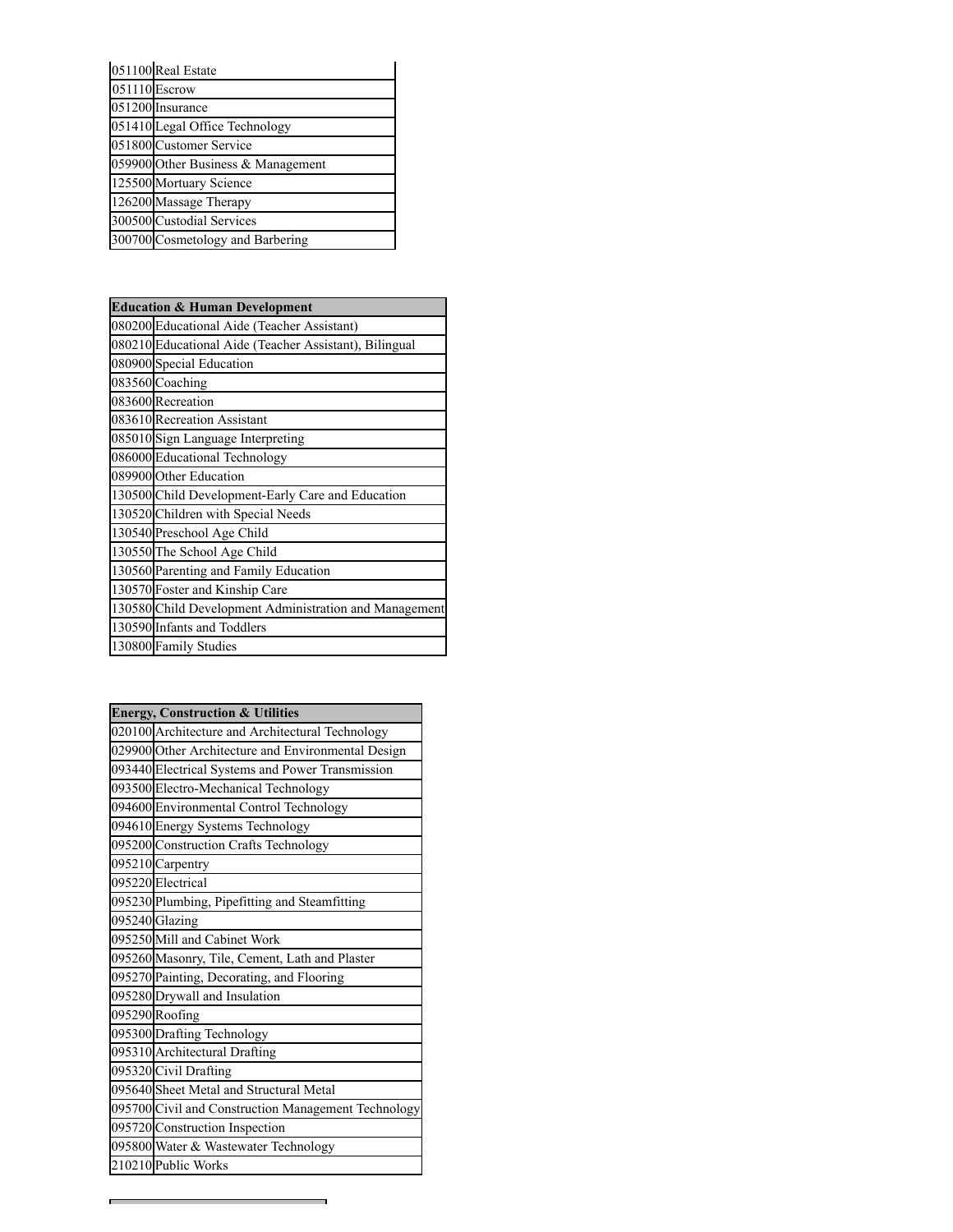## **Global Trade**

International Business & Trade

| <b>Health</b> |                                                |
|---------------|------------------------------------------------|
|               | 051420 Medical Office Technology               |
|               | 120100 Health Occupations, General             |
|               | 120200 Hospital and Health Care Administration |
|               | 120500 Medical Laboratory Technology           |
|               | 120510 Phlebotomy                              |
|               | 120600 Physicians Assistant                    |
|               | 120800 Medical Assisting                       |
|               | 120810 Clinical Medical Assisting              |
|               | 120820 Administrative Medical Assisting        |
|               | 120830 Health Facility Unit Coordinator        |
|               | 120900 Hospital Central Service Technician     |
|               | 121000 Respiratory Care-Therapy                |
|               | 121100 Polysomnography                         |
|               | 121200 Electro-Neurodiagnostic Technology      |
|               | 121300 Cardiovascular Technician               |
|               | 121400 Orthopedic Assistant                    |
|               | 121500 Electrocardiography                     |
|               | 121700 Surgical Technician                     |
|               | 121800 Occupational Therapy Technology         |
|               | 121900 Optical Technology                      |
|               | 122000 Speech-Language Pathology and Audiology |
|               | 122100 Pharmacy Technology                     |
|               | 122200 Physical Therapist Assistant            |
|               | 122300 Health Information Technology           |
|               | 122310 Health Information Coding               |
|               | 122400 School Health Clerk                     |
|               | 122500 Radiologic Technology                   |
|               | 122600 Radiation Therapy Technician            |
|               | 122700 Diagnostic Medical Sonography           |
|               | 122800 Athletic Training and Sports Medicine   |
|               | 123000 Nursing                                 |
|               | 123010 Registered Nursing                      |
|               | 123020 Licensed Vocational Nursing             |
|               | 123030 Certified Nurse Assistant               |
|               | 123080 Home Health Aide                        |
|               | 123900 Psychiatric Technician                  |
|               | 124000 Dental Occupations                      |
|               | 124010 Dental Assistant                        |
|               | 124020 Dental Hygienist                        |
|               | 124030 Dental Laboratory Technician            |
|               | 125000 Emergency Medical Services              |
|               | 125100 Paramedic                               |
|               | 126100 Community Health Care Worker            |
|               | 129900 Other Health Occupations                |
|               | 130600 Nutrition, Foods, and Culinary Arts     |
|               | 130620 Dietetic Services and Management        |
|               | 130660 Dietetic Technology                     |
|               | 130900 Gerontology                             |
|               | 210440 Alcohol and Controlled Substances       |
|               |                                                |

| <b>Information &amp; Communication Technologies/ Digital Media</b> |                                                       |
|--------------------------------------------------------------------|-------------------------------------------------------|
|                                                                    | 051400 Office Technology-Office Computer Applications |
|                                                                    | 060200 Journalism                                     |
|                                                                    |                                                       |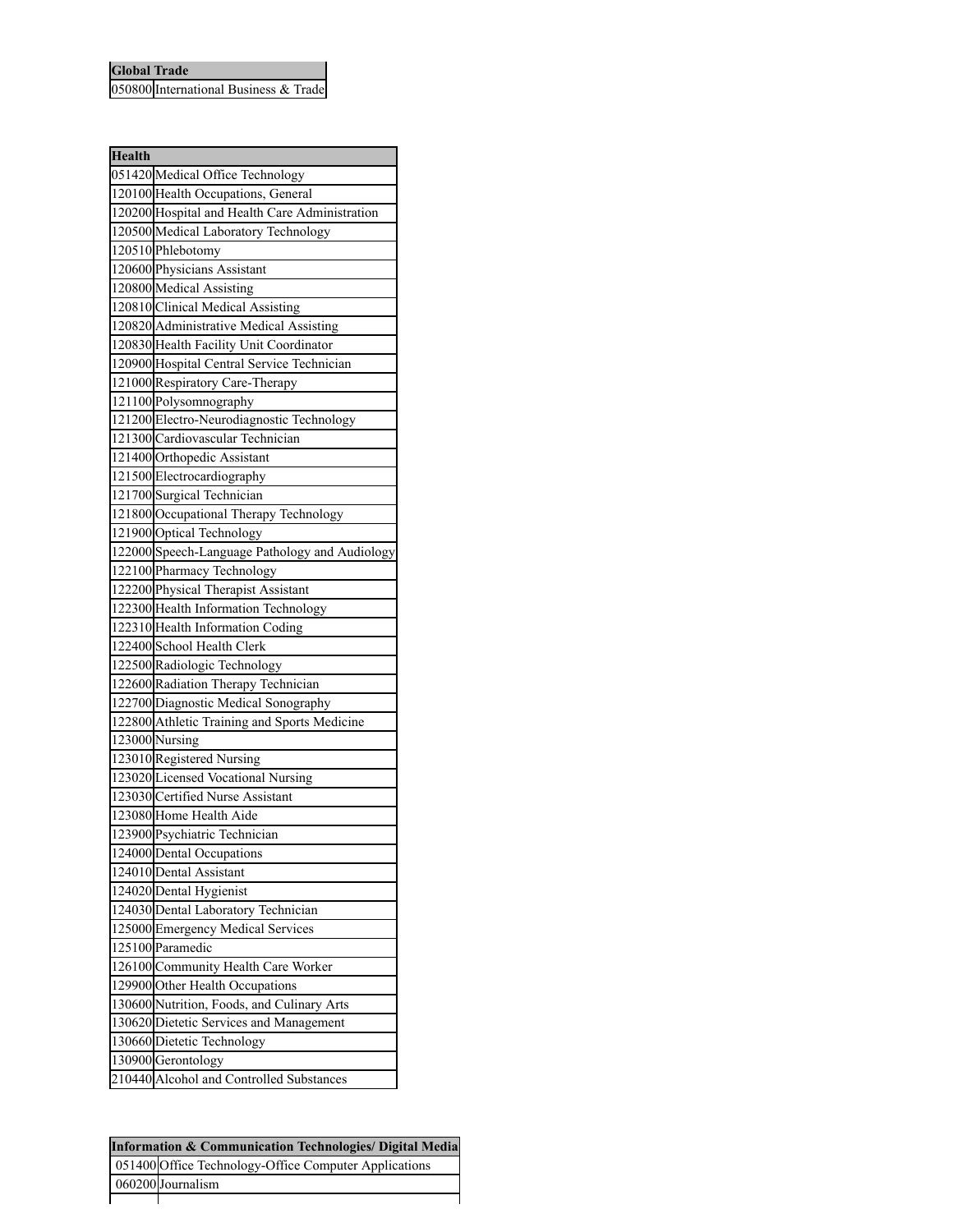|              | 060400 Radio and Television                          |
|--------------|------------------------------------------------------|
| 060410 Radio |                                                      |
|              | 060420 Television (including combined TV-film-video) |
|              | 060430 Broadcast Journalism                          |
|              | 060700 Technical Communication                       |
|              | 061000 Mass Communications                           |
|              | 061220 Film Production                               |
|              | 061400 Digital Media                                 |
|              | 061410 Multimedia                                    |
|              | 061420 Electronic Game Design                        |
|              | 061430 Website Design and Development                |
|              | 061440 Animation                                     |
|              | 061450 Desktop Publishing                            |
|              | 061460 Computer Graphics and Digital Imagery         |
|              | 069900 Other Media and Communications                |
|              | 070100 Information Technology, General               |
|              | 070200 Computer Information Systems                  |
|              | 070210 Software Applications                         |
|              | 070700 Computer Software Development                 |
|              | 070710 Computer Programming                          |
|              | 070720 Database Design and Administration            |
|              | 070730 Computer Systems Analysis                     |
|              | 070800 Computer Infrastructure and Support           |
|              | 070810 Computer Networking                           |
|              | 070820 Computer Support                              |
|              | 070900 World Wide Web Administration                 |
|              | 070910 E-Commerce (technology emphasis)              |
|              | 079900 Other Information Technology                  |
|              | 093430 Telecommunications Technology                 |
|              | 100500 Commercial Music                              |
|              | 101200 Applied Photography                           |
|              | 101300 Commercial Art                                |
|              | 103000 Graphic Art and Design                        |
|              | 220610 Geographic Information Systems                |

| <b>Life Sciences / Biotechnology</b> |                                             |
|--------------------------------------|---------------------------------------------|
|                                      | 043000 Biotechnolgy & Biomedical Technology |
|                                      | 093460 Biomedical Instrumentation           |
|                                      | 093470 Electron Microscopy                  |
|                                      | 095400 Chemical Technology                  |
|                                      | 095500 Laboratory Science Technology        |

| <b>Public Safety</b> |                                               |
|----------------------|-----------------------------------------------|
|                      | 210500 Administration of Justice              |
|                      | 210510 Corrections                            |
|                      | 210520 Probation and Parole                   |
|                      | 210530 Industrial and Transportation Security |
|                      | 210540 Forensics, Evidence, and Investigation |
|                      | 210550 Police Academy                         |
|                      | 213300 Fire Technology                        |
|                      | 213310 Wildland Fire Technology               |
|                      | 213350 Fire Academy                           |
|                      | 219900 Other Public and Protective Services   |